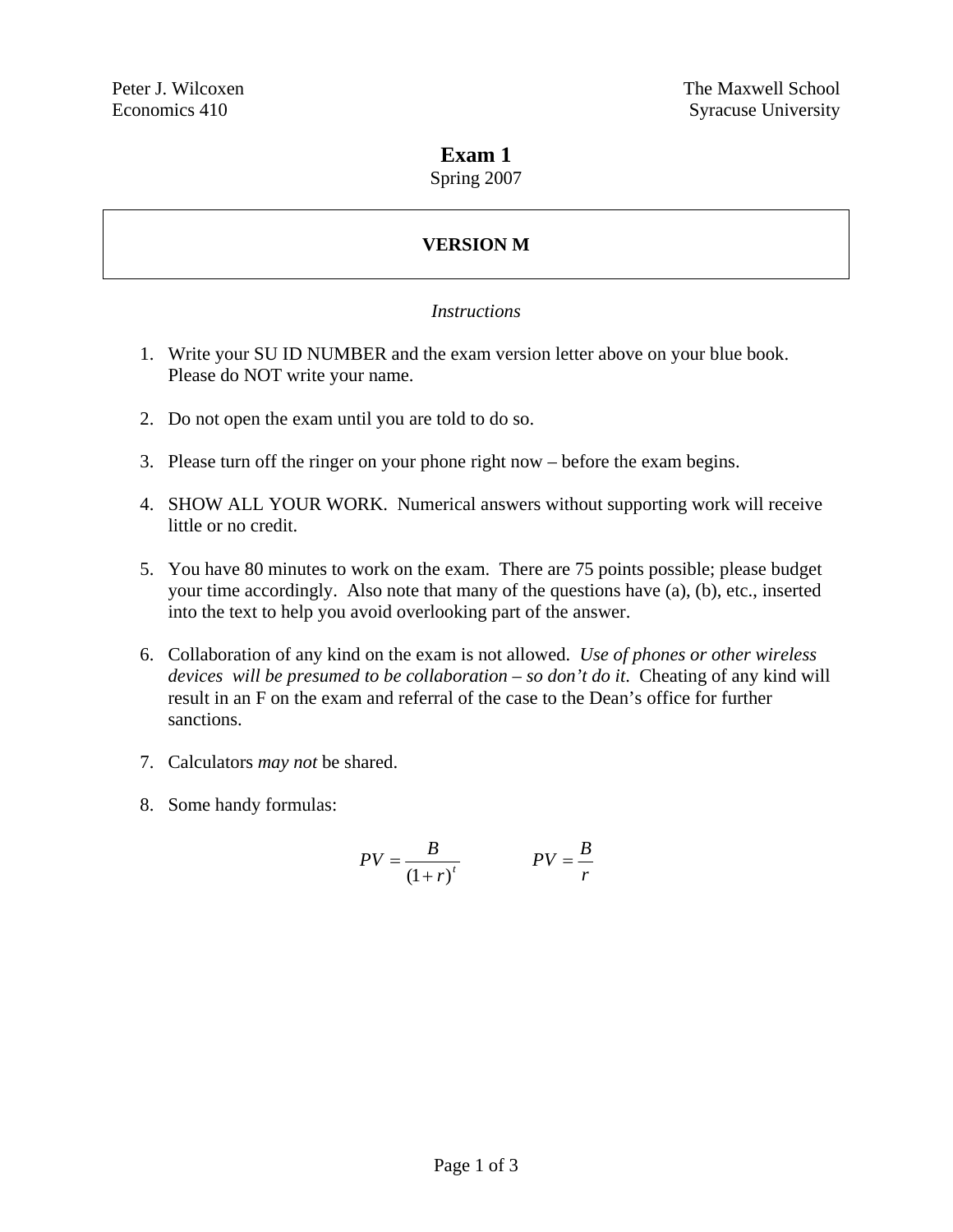### **Question 1 (15 points)**

A town is considering expanding its wastewater treatment plant. Without the expansion, the town has a 5% chance in every year of exceeding the system's capacity. When it does, raw sewage is released into a nearby lake causing \$10 million of damage. Expanding the system would prevent the overflows but it would cost \$6 million in construction costs (paid in year 0), plus it would cost \$100,000 every year to maintain. You may assume that if the plant is built, it will begin operating in year 1 and will last forever. The interest rate is 5%.

Please calculate (a) the net present value of the expansion. On the basis of your results, (b) explain briefly whether or not the town should go ahead with the project. Be sure to show all your work.

### **Question 2 (15 points)**

A town of 20,000 residents has a pollution problem arising from production of a single good. It is known that the residents have identical W2P curves for the good of the form:  $W2Pi = A B^*Q_i$ , where the subscript *i* indicates individual *i*. It is also known that when the price of the good is \$6, a typical person buys 40 units, and when the price is \$4, a typical person buys 60. The supply of the good is perfectly elastic at \$3 (that is, the MC is \$3) but each unit also creates \$2 worth of pollution.

Please compute (a) the market equilibrium, (b) the efficient equilibrium and (c) the welfare gain from moving from the market equilibrium to efficiency. Please note that you only have to calculate the two equilibriums and the DWL: you do not have to propose or discuss any policies in this question.

## **Question 3 (15 points)**

A pollutant is emitted by three sources. It is currently uncontrolled and each source emits 100 tons. The marginal benefit of abatement is known to be: MBA =  $100 - 0.6 \times$ Qa. The marginal abatement cost curves for the three sources are the following:  $MAC1 = 2*Qa1$ ,  $MAC2 = (1/3)*Qa2$ , and  $MAC3 = (2/3)*Qa3$ .

Please calculate (a) the efficient total amount of abatement and (b), (c) and (d) the amount of abatement that should be done by each source. Note that you only have to find the efficient pattern of abatement: you do not need to discuss a policy in this question.

Exam continues on the next page …